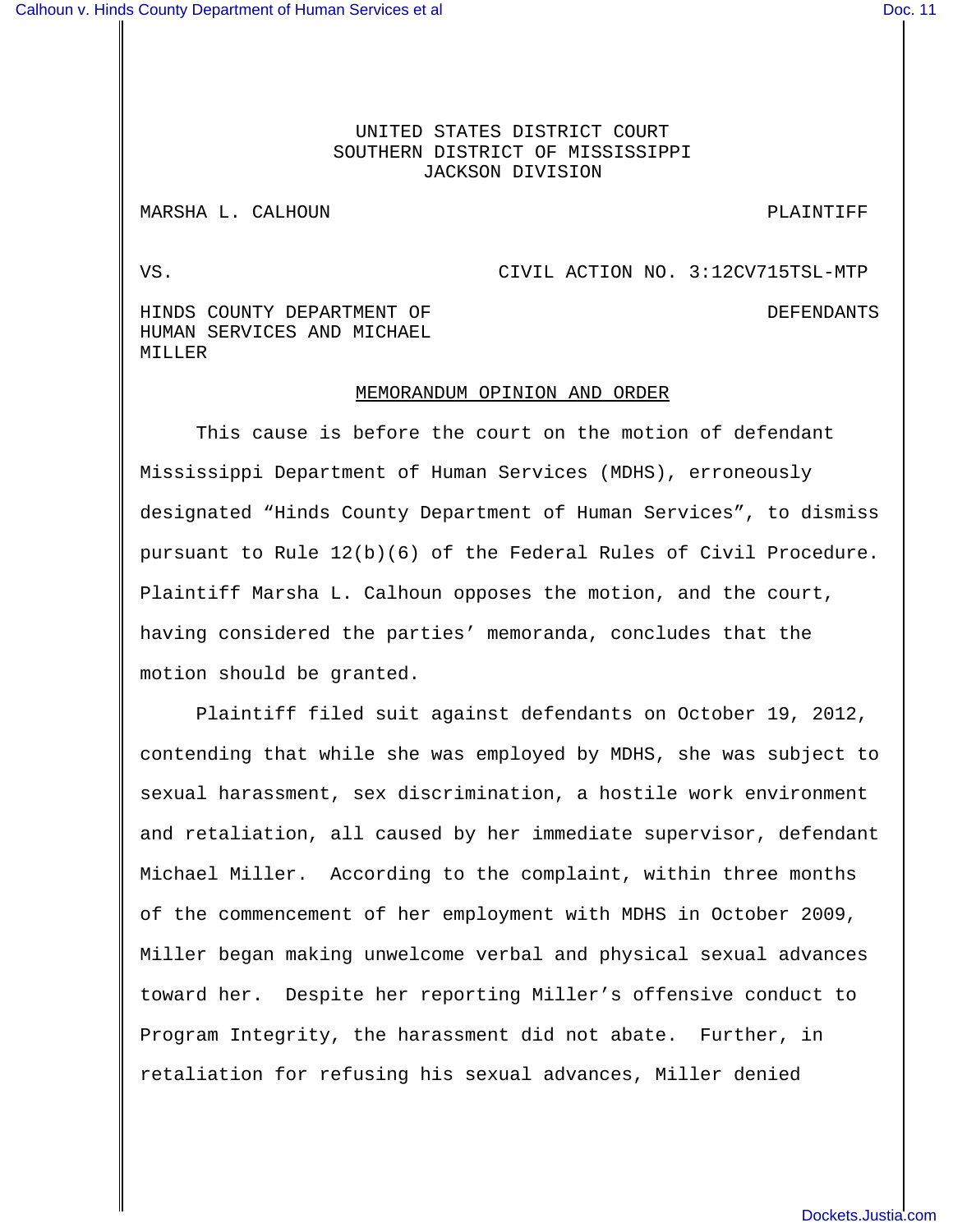Calhoun a promotion and accused her of fraud, which ultimately resulted in her termination on March 24, 2011. On this factual basis, the complaint purports to state claims against defendants under both Title VII and 28 U.S.C. § 1983 and seeks compensatory as well as punitive damages.

By its motion, MDHS urges that dismissal of the Title VII claims is required inasmuch as Calhoun failed to file a timely charge of discrimination with the EEOC. See 42 U.S.C. § 2000e-5(e)(1) (Title VII claimant must file charge of discrimination within 180 days after "alleged unlawful employment practice occurred" or that time frame serves as statute of limitations for such claims).<sup>1</sup> Specifically, MDHS points out that the Charge of

 $1$  In its motion, MDHS made two additional, and plainly meritorious arguments, which were unaddressed and apparently conceded by plaintiff. First, it points out that as it is a state agency, the Eleventh Amendment bars any putative claims under 42 U.S.C. § 1983 claims. See Edelman v. Jordan, 415 U.S. 651, 662–663, 94 S. Ct. 1347, 1355, 39 L. Ed. 2d 662 (1974) (holding that "an unconsenting State is immune from suits brought in federal courts by her own citizens as well as by citizens of another State"); see also Puerto Rico Aqueduct & Sewer Auth. v. Metcalf & Eddy, Inc., 506 U.S. 139, 144, 113 S. Ct. 684, 687, 121 L. Ed. 2d 605 (1993) (recognizing that Eleventh Amendment bar extends to State and agencies acting under its control, "arms of the state"); Carter v. Mississippi Dept. of Human Servs., Civil Action No. 3:05-CV-190 HTW-JCS, at \*2 (S.D. Miss. September 29, 2006) (finding that MDHS was a state agency entitled to Eleventh Amendment immunity). Secondly, the State is not subject to punitive damages under either Title VII or § 1983. See Oden v. Oktibbeha County, Miss., 246 F.3d 458, 466 (5<sup>th</sup> Cir. 2001) (stating that Title VII precludes award of punitive damages against governmental entity); City of Newport v. Fact Concerts, Inc., 453 U.S. 247, 101 S. Ct. 2748, 69 L. Ed. 2d 616 (1981) (concluding that punitive damages are unavailable for § 1983 claims against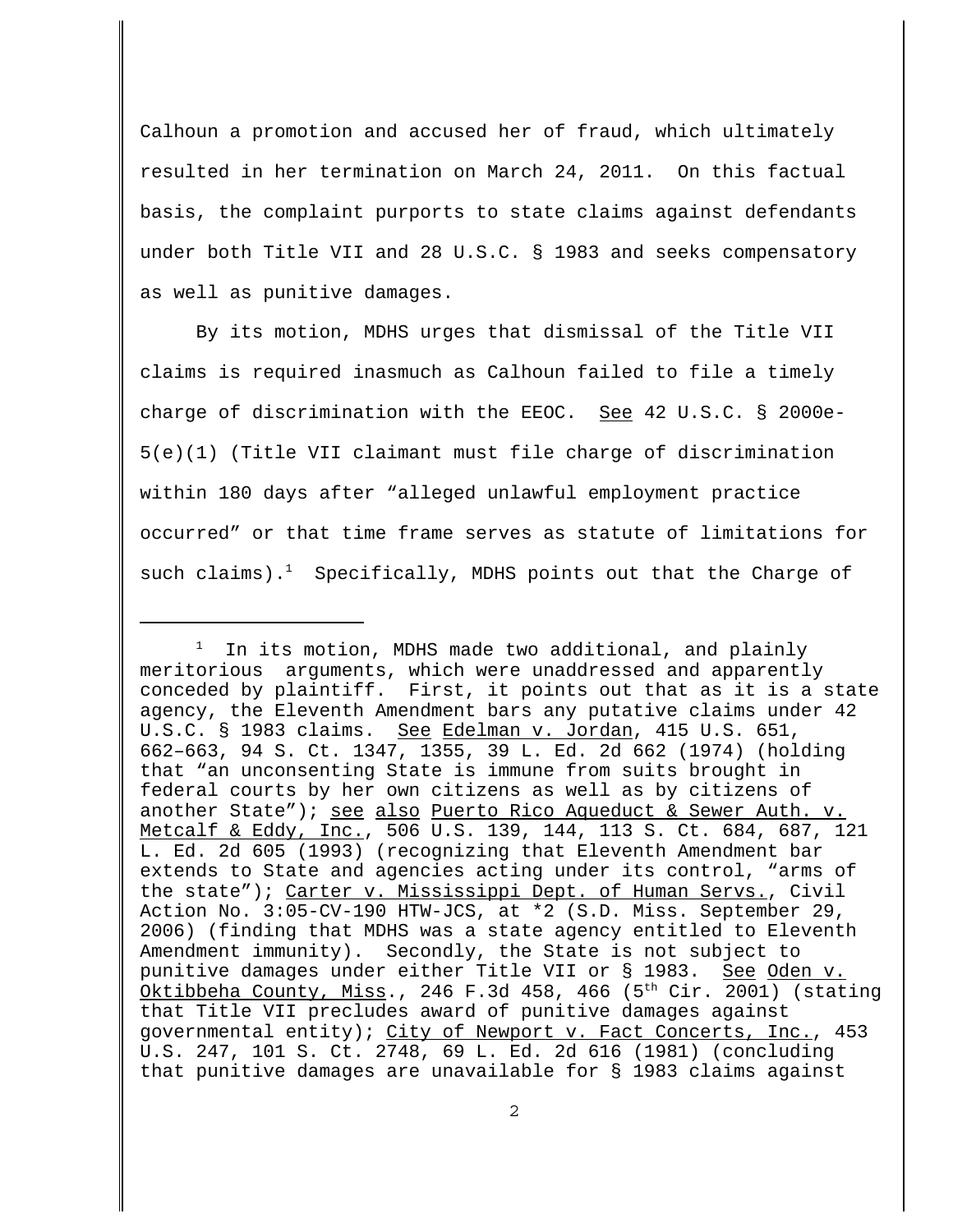Discrimination which plaintiff has appended to the complaint was not filed until July 19, 2012, more than 484 days after her March 2011 termination and thus, is untimely.

For her part, plaintiff maintains that she did file a timely EEOC charge in October 2011; she contends that she later re-filed the charge in July 2012 only because the EEOC failed to rule on her original charge. Alternatively, she contends that because she has been diligent in pursuing her rights, exceptional circumstances warrant equitable tolling of the administrative limitations period for her claims. See Granger v. Aaron's Inc., 636 F.3d 708, 711 (5th Cir. 2011) (stating "filing a timely charge of discrimination with the EEOC is not a jurisdictional prerequisite to suit in federal court, but a requirement, that like a statute of limitations, is subject to . . . equitable tolling," and concluding that equitable tolling may be available where plaintiff has exercised due diligence in actively pursuing judicial remedies, a relevant consideration of which is whether plaintiff took steps which are recognized as important by statute before the end of the limitations period) (internal citations omitted). Plaintiff offers the following in support of equitable tolling:

She followed internal procedures regarding filing complaints with Program Integrity, and then filed a

governmental entities).